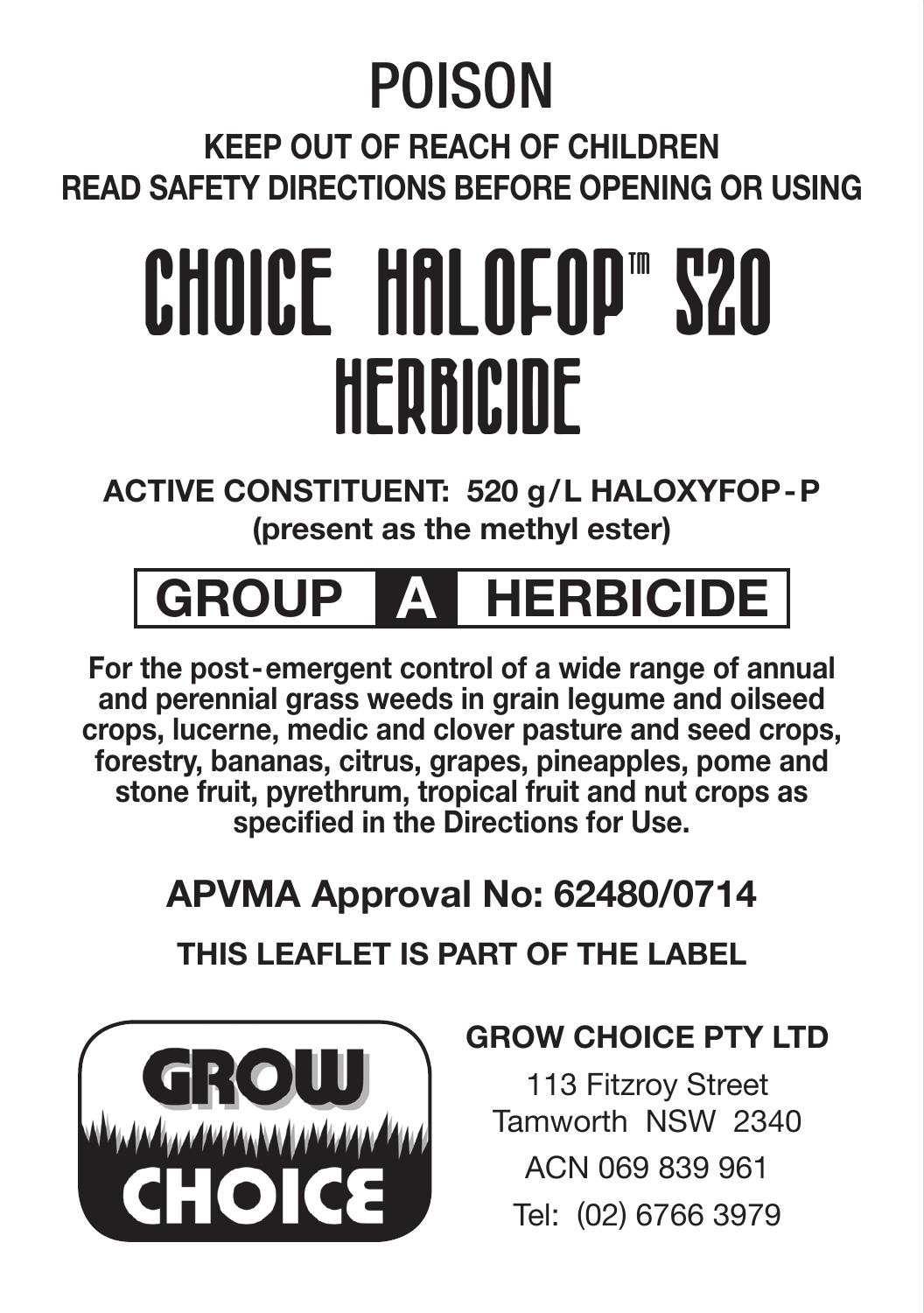# DIRECTIONS FOR USE: **FOR USE: DIRECTIONS**

# **RESTRAINTS RESTRAINTS**

 **NOT** apply to weeds which may be stressed (not actively growing) due to prolonged periods of extreme cold, moisture stress (water-logged or drought affected), poor nutrition periods of extreme cold, moisture stress (water-logged or drought affected), poor nutrition DO NOT apply to weeds which may be stressed (not actively growing) due to prolonged or previous herbicide treatment as reduced levels of control may result. or previous herbicide treatment as reduced levels of control may result. DO NOT spray if rain is likely to occur within one hour. **NOT** spray if rain is likely to occur within one hour.

*Table 1a:* **Winter Crops – Canola, Chickpeas, Faba beans, Field peas, Lentils, Linola,**  *Table 1a:* Winter Crops - Canola, Chickpeas, Faba beans, Field peas, Lentils, Linola, Linseed, Lupins, Lucerne, Vetch, Medic and Clover pastures or seed crops: **Linseed, Lupins, Lucerne, Vetch, Medic and Clover pastures or seed crops:**

| <b>Critical Comments</b> | DO NOT apply after the 8 leaf stage of the<br>CANOLA, LINOLA AND LINSEED | DO NOT apply after the commencement of<br>This means that application must not | stage, application must not occur after stem<br>elongation commences before the 8 leaf<br>occur after the 8 leaf stage, or if stem | DO NOT apply more than 1 application of<br>herbicide containing haloxyfop per crop.<br>elongation has commenced. | <sup>2</sup> See GENERAL INSTRUCTIONS<br>Spraying Oils / Wetters Section.<br>DO NOT apply after grazing. |
|--------------------------|--------------------------------------------------------------------------|--------------------------------------------------------------------------------|------------------------------------------------------------------------------------------------------------------------------------|------------------------------------------------------------------------------------------------------------------|----------------------------------------------------------------------------------------------------------|
|                          | crop.                                                                    | stem elongation                                                                |                                                                                                                                    |                                                                                                                  |                                                                                                          |
|                          | Wetter <sup>2</sup><br>With a                                            |                                                                                |                                                                                                                                    | 75mL/ha                                                                                                          |                                                                                                          |
| Rate                     | Penatrol <sup>1</sup>   Non-ionic<br>Spray Oil<br>Xith                   | 75mL/ha   100mL/ha                                                             |                                                                                                                                    | 50mL/ha                                                                                                          |                                                                                                          |
| Weed                     | Growth<br><b>Stage</b>                                                   | 2 to 4 leaf                                                                    | Early tillering   100 mL/ha   100 mL/ha                                                                                            | 2 to 4 leaf                                                                                                      | Early tillering   75 mL/ha   100 mL/ha                                                                   |
|                          | Controlled<br>Weeds                                                      | Annual Ryegrass                                                                |                                                                                                                                    | Brome grass<br>Barley grass                                                                                      | Volunteer cereals<br>Paradoxa grass                                                                      |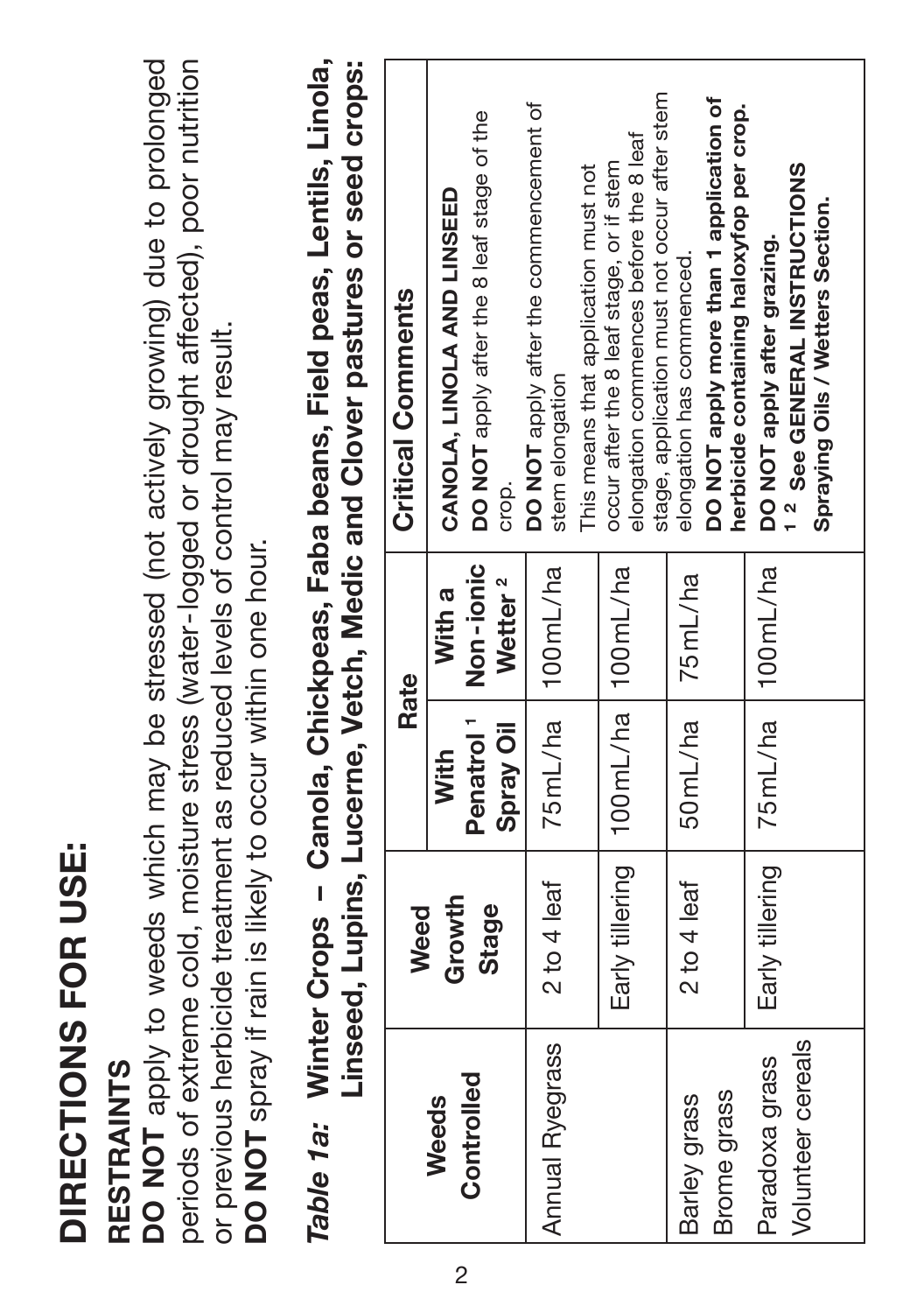| FIELD PEAS AND CANOLA:<br>(Continued from above) | Choice Halofop 520 is Penatrol Spray Oil.<br>The only oil recommended for use with | selective to canola. This tank-mix is also<br>Choice Halofop 520 + Lontrel 750SG +<br>Penatrol Spray Oil are compatible and | compatible with atrazine and selective to<br>triazine tolerant canola. | Mixtures with Brodal* or Simazine may cause<br>crop yellowing and separate applications are<br>LUPINS AND FIELD PEAS:<br>recommended. | CHICKPEAS, FABA BEANS, LENTILS AND<br>Broadleaf herbicides should not be added to<br>520 and broadleaf herbicides at least a week<br>Choice Halofop 520. Apply Choice Halofop<br>VETCH. LINOLA, LINSEED:<br>apart. | LUCERNE, CLOVER OR MEDIC PASTURES:<br>is present in pasture, Simazine should be tank<br>mixed with the higher rate of Choice Halofop<br>treatment, delay application until all grasses<br>Wetters Section). If silver grass (Vulpia spp.)<br>If grazed or cut for hay immediately prior to<br>GENERAL INSTRUCTIONS, Spraying Oils<br>have fully expanded leaves. Use 75 mL +<br>spraying oil or 100 mL + wetter/ha. (See<br>520 plus a non-ionic wetter. |
|--------------------------------------------------|------------------------------------------------------------------------------------|-----------------------------------------------------------------------------------------------------------------------------|------------------------------------------------------------------------|---------------------------------------------------------------------------------------------------------------------------------------|--------------------------------------------------------------------------------------------------------------------------------------------------------------------------------------------------------------------|----------------------------------------------------------------------------------------------------------------------------------------------------------------------------------------------------------------------------------------------------------------------------------------------------------------------------------------------------------------------------------------------------------------------------------------------------------|
|                                                  | 75mL/ha                                                                            | 75mL/ha                                                                                                                     | 100 mL/ha                                                              |                                                                                                                                       |                                                                                                                                                                                                                    |                                                                                                                                                                                                                                                                                                                                                                                                                                                          |
| $37.5$ mL/ha $50$ mL/ha                          | 50 <sub>mL/ha</sub>                                                                | 50 <sub>mL/ha</sub>                                                                                                         | 75mL/ha                                                                |                                                                                                                                       |                                                                                                                                                                                                                    |                                                                                                                                                                                                                                                                                                                                                                                                                                                          |
| $2$ to $4$ leaf                                  | Early tillering                                                                    | 2 to 4 leaf                                                                                                                 | Early tillering                                                        |                                                                                                                                       |                                                                                                                                                                                                                    |                                                                                                                                                                                                                                                                                                                                                                                                                                                          |
| WA, SA, Vic, Tas,<br>Wild oats                   | Southern and<br>Central NSW                                                        | Northern NSW<br>Wild oats                                                                                                   | and Qld                                                                |                                                                                                                                       |                                                                                                                                                                                                                    |                                                                                                                                                                                                                                                                                                                                                                                                                                                          |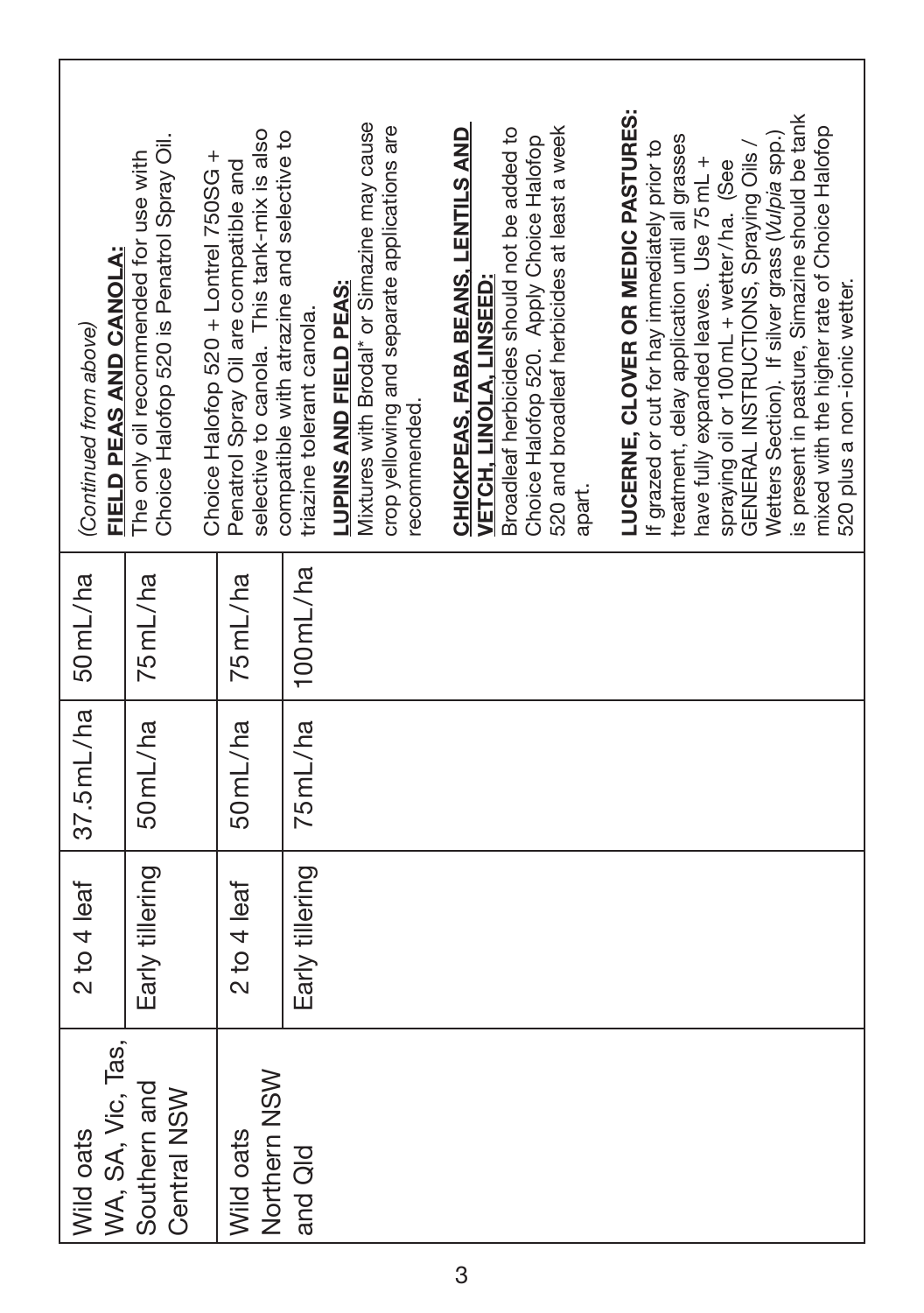| Crop                                                         | Crop Growth Stage                                                                                                                                                                                                                                                                                                   |
|--------------------------------------------------------------|---------------------------------------------------------------------------------------------------------------------------------------------------------------------------------------------------------------------------------------------------------------------------------------------------------------------|
| Lucerne, Medic and Clover pastures<br>or Seed crops          | Apply from 2nd trifoliate leaf onwards. For Erodium spp.,<br>spraying, apply from cotyledon crop stage onwards.                                                                                                                                                                                                     |
| Canola, Linola, Linseed                                      | DO NOT apply after the commencement of stem elongation<br>stage, application must not occur after stem elongation has<br>This means that application must not occur after the 8 leaf<br>stage, or if stem elongation commences before the 8 leaf<br>Apply from 2 leaf to 8 leaf stage of crop growth.<br>commenced. |
| Chickpeas, Faba beans, Field peas,<br>Lentils, Lupins, Vetch | Apply from 2nd leaf, 2nd node or 2nd branch prior to<br>Apply from 5 cm to flowering.<br>flowering.                                                                                                                                                                                                                 |

Table 1b: Winter crop growth stage application windows *Table 1b:* **Winter crop growth stage application windows**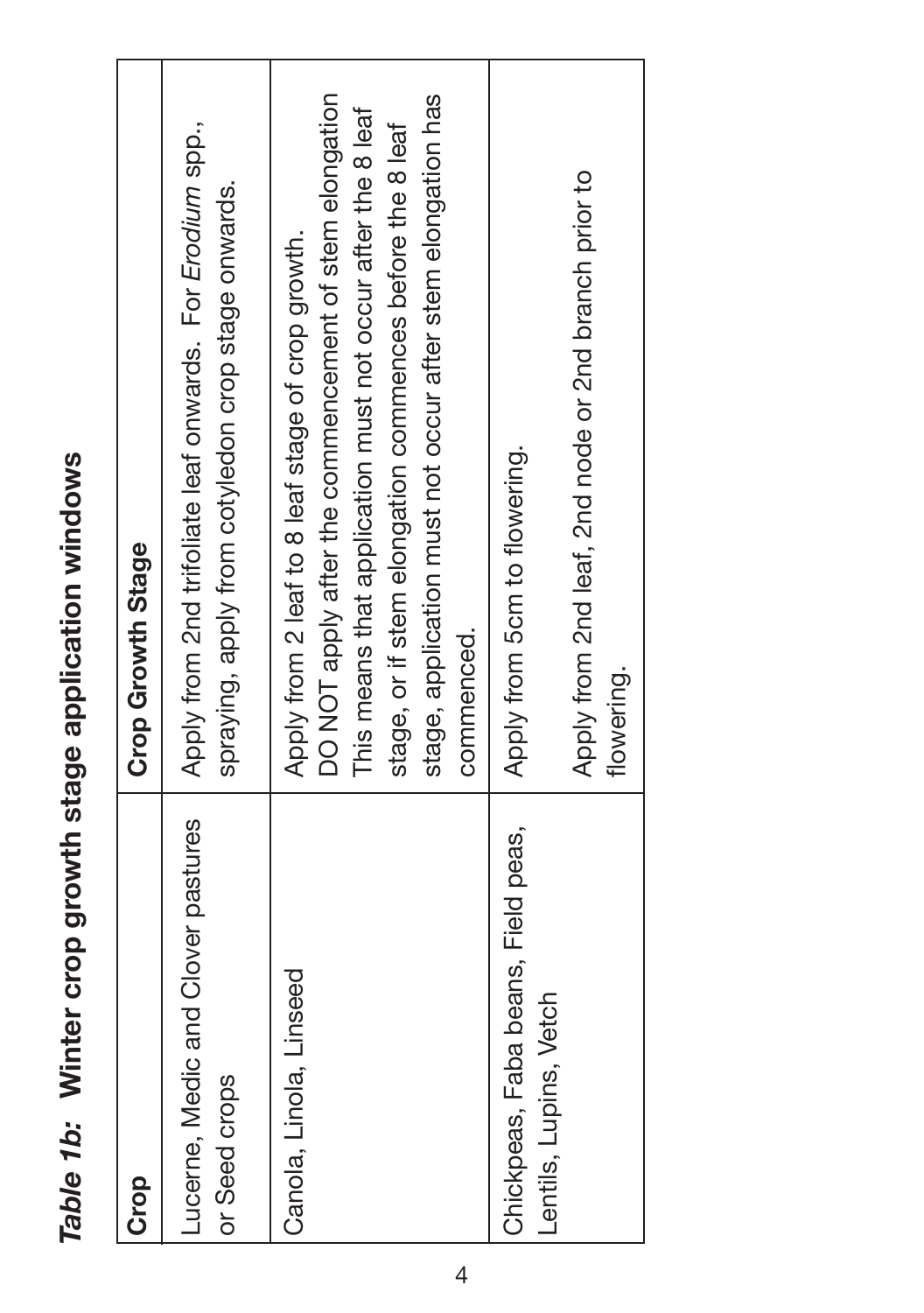| <b>Critical Comments</b>                              | <b>1 See GENERAL INSTRUCTIONS</b><br>Spraying Oils / Wetters Section. | plants/m <sup>2</sup> . Use the higher rate when weed<br>and when weed populations are below 100<br>when crop or pasture competition is poor.<br>and crop or pasture competition are good<br><sup>3</sup> Use lower rate when growing conditions<br>populations are above 100 plants/m <sup>2</sup> or | If grazed or cut for hay immediately prior to<br>NOTE: Storksbill may not be controlled if<br>Simazine or Broadstrike are tank-mixed<br>LUCERNE. CLOVER OR MEDIC<br>with Choice Halofop 520.<br><b>PASTURES:</b> | treatment, delay application until all grasses<br>GENERAL INSTRUCTIONS, Spraying Oils /<br>Wetters Section.) If silver grass (Vulpia spp.)<br>tank-mixed with the higher rate of Choice<br>is present in pasture, Simazine should be<br>have fully expanded leaves. Use 75mL +<br>spraying oil or 100 mL + wetter/ha. (See<br>Halofop 520 plus a non-ionic wetter. |
|-------------------------------------------------------|-----------------------------------------------------------------------|--------------------------------------------------------------------------------------------------------------------------------------------------------------------------------------------------------------------------------------------------------------------------------------------------------|------------------------------------------------------------------------------------------------------------------------------------------------------------------------------------------------------------------|--------------------------------------------------------------------------------------------------------------------------------------------------------------------------------------------------------------------------------------------------------------------------------------------------------------------------------------------------------------------|
| <b>With Penatrol<sup>1</sup></b><br>Spray Oil<br>Rate | 100 mL/ha                                                             | 50 to 75 mL/ha <sup>3</sup>                                                                                                                                                                                                                                                                            | 75 to 100 mL/ha                                                                                                                                                                                                  |                                                                                                                                                                                                                                                                                                                                                                    |
| Growth<br>Stage<br>Weed                               | Up to early<br>tillering                                              | Up to 6 leaf<br>diameter<br>or 5cm                                                                                                                                                                                                                                                                     | Up to 8 leaf<br>diameter<br>or 5cm                                                                                                                                                                               |                                                                                                                                                                                                                                                                                                                                                                    |
| Weeds Controlled                                      | (Bromus catharticus)<br>Prairie grass                                 | Common Crowsfoot or<br>(Erodium moschatum)<br>(Erodium cicutarium)<br>Musky or ferny leaf<br>Common Storksbill<br>Storksbill                                                                                                                                                                           | Long or shiny leaf<br>(E. botrys)<br>Storksbill                                                                                                                                                                  |                                                                                                                                                                                                                                                                                                                                                                    |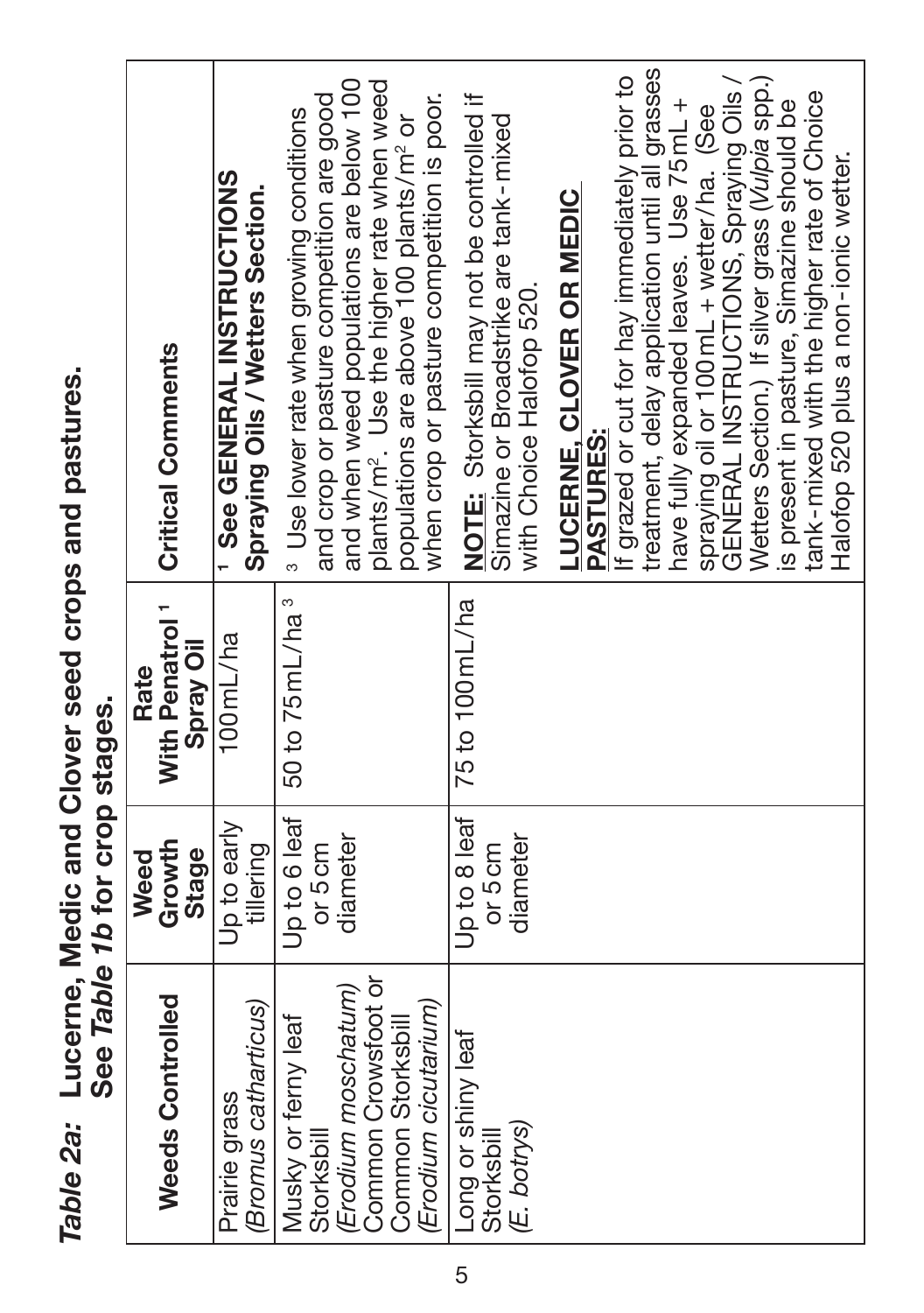Table 2b: Lucerne, Medic and Clover seed crops only - not to be used for stockfeed. *Table 2b:* **Lucerne, Medic and Clover seed crops only – not to be used for stockfeed.** See Table 1b for crop stages.  **See** *Table 1b* **for crop stages.**

| Weeds Controlled                                        | Growth<br><b>Stage</b><br>Weed | Spray Oil<br>Rate                             | With Penatrol 1   Critical Comments                                                                                                                                                                                                                                                  |
|---------------------------------------------------------|--------------------------------|-----------------------------------------------|--------------------------------------------------------------------------------------------------------------------------------------------------------------------------------------------------------------------------------------------------------------------------------------|
| Rhodes grass (control)<br>(suppression),<br>Couch grass | seedlings<br>Tillering         | $150 \text{mL/ha} +$<br>150mL/ha <sup>4</sup> | of Rhodes grass, make two (2) applications<br><sup>4</sup> For best suppression of couch or control<br>weeks apart. Time second application to<br>coincide with tillering stage of weeds and<br>of Choice Halofop 520 Herbicide 2 to 4<br>just after irrigation or significant rain. |
| Rhodes grass (control)<br>Couch grass (control)         | stands                         |                                               | are not moisture stressed. Use these rates<br>Established   400 to 800 mL/ha   Only treat actively growing weeds which<br>for control of couch and Rhodes grass.                                                                                                                     |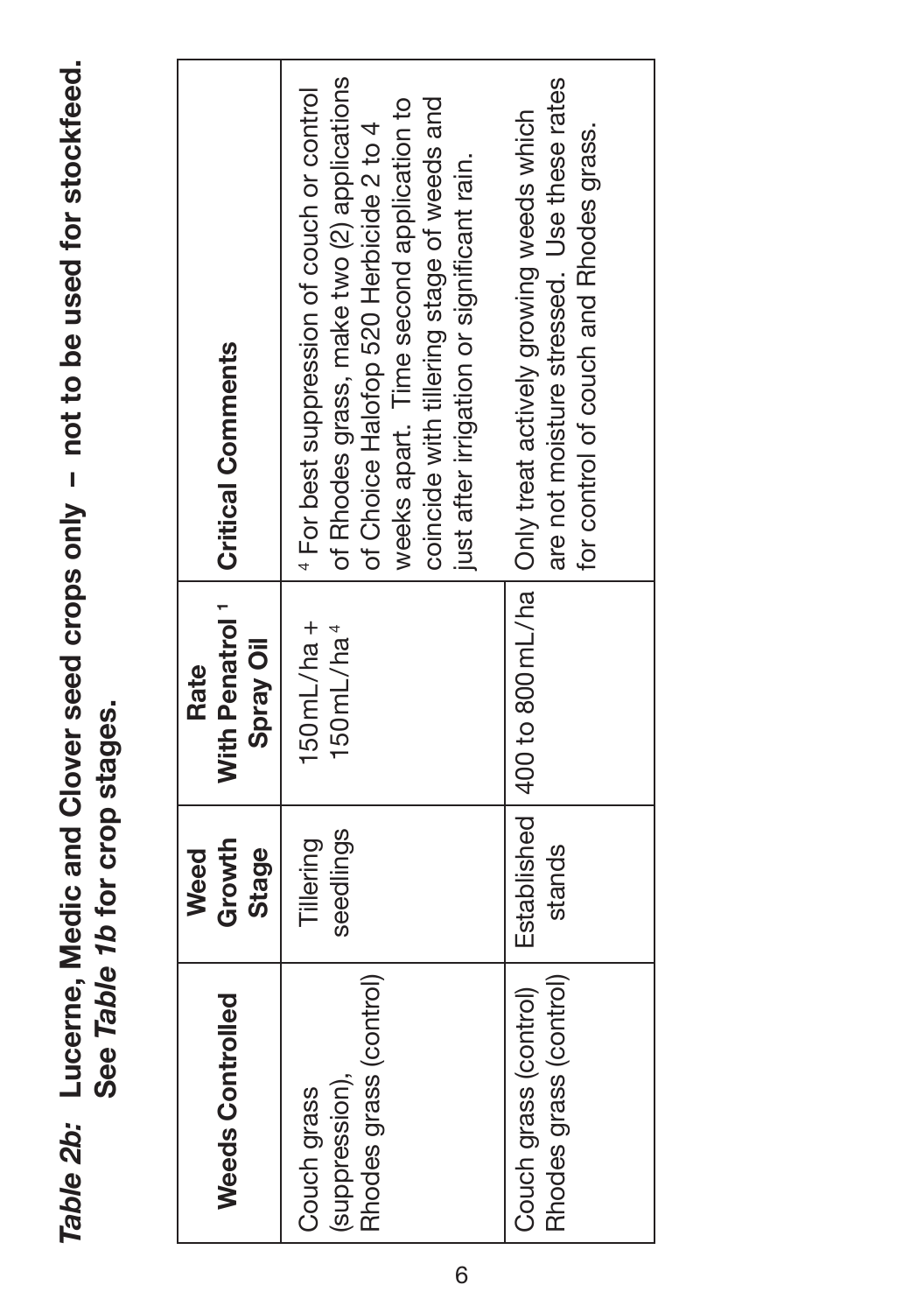Table 3a: Summer crops - Cotton, Cowpea, Lucerne, Mung beans, Navy beans, **Navy beans, Cowpea, Lucerne, Mung beans,**  Peanuts, Soybeans, Sunflowers **Peanuts, Soybeans, Sunflowers** *Table 3a:* **Summer crops –** 

| With Penatrol <sup>1</sup>   Critical Comments | See GENERAL INSTRUCTIONS,<br>Spraying Oils / Wetters Section. | NAVY BEANS, PEANUTS, | Halofop 520 at 150 mL/ha plus wetter<br>For broadleaf weed control, Choice<br>SOYBEANS: | may be tank mixed with Blazer (except | Tank mixtures may cause transient<br>on Navy beans) or Basagran. | leaf spotting on the crop but do not<br>normally affect yield. | DO NOT tank mix broadleaf herbicides | have begun tillering or if the grasses<br>with Choice Halofop 520 if grasses | are under moisture stress. | DO NOT add Penatrol Spray Oil when | mixing with Blazer or Basagran. | DO NOT use Blazer or Basagran tank- | mixes on cowpea. |
|------------------------------------------------|---------------------------------------------------------------|----------------------|-----------------------------------------------------------------------------------------|---------------------------------------|------------------------------------------------------------------|----------------------------------------------------------------|--------------------------------------|------------------------------------------------------------------------------|----------------------------|------------------------------------|---------------------------------|-------------------------------------|------------------|
| Spray Oil<br>Rate                              | 150 <sub>mL/ha</sub>                                          | $100$ mL/ha          | 150mL/ha                                                                                | 150 <sub>mL/ha</sub>                  |                                                                  | $100$ mL/ha                                                    |                                      | 150mL/ha                                                                     | 150mL/ha                   |                                    | $100$ mL/ha                     | 150mL/ha                            |                  |
| Growth<br>Stage<br>Weed                        | 2 leaf to tillering<br>up to 15cm                             | 2 to 5 leaf          | Tillering up to<br>15cm                                                                 | 2 leaf to tillering                   | up to 15cm                                                       | 2 to 5 leaf                                                    |                                      | Tillering and up<br>to 15cm                                                  | 2 leaf to tillering        | up to 15cm                         | 2 to 4 leaf                     | Tillering up to                     | 15 <sub>cm</sub> |
| Weeds Controlled                               | Australian millet                                             | Barnyard grass       |                                                                                         | Crowsfoot grass                       | Johnson grass (rhizome)<br>Green panic                           | Liverseed grass (seedling)<br>Johnson grass (seedling)         | Mossman river grass                  |                                                                              | Summer grass               |                                    | Volunteer cereals               |                                     |                  |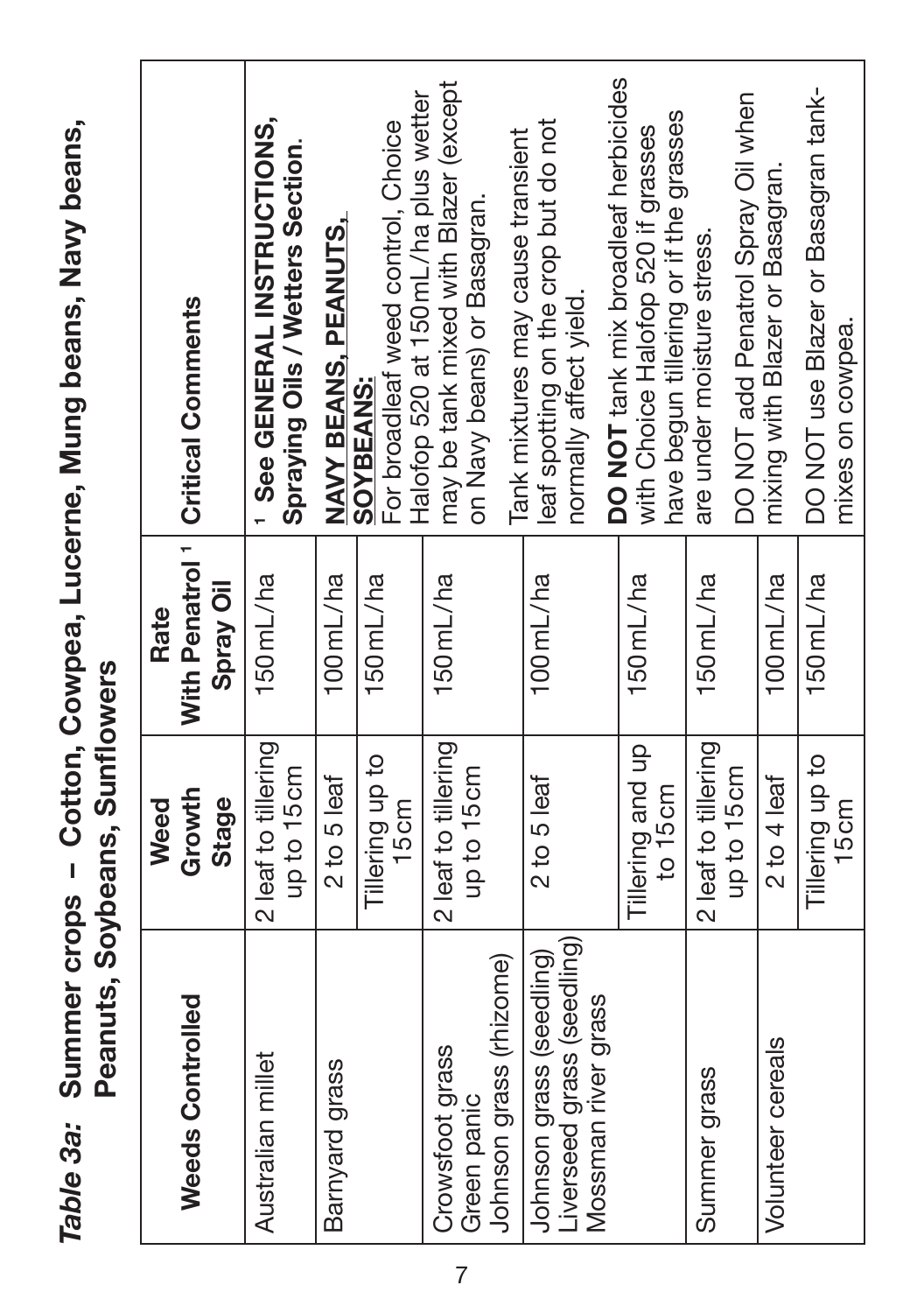| Crop                                        | Crop Growth Stage                                     |
|---------------------------------------------|-------------------------------------------------------|
| Lucerne                                     | Apply from 2nd trifoliate leaf onwards.               |
| Cowpea, Mung beans, Navy beans,<br>Soybeans | Apply from 2nd leaf to flowering.                     |
| Peanuts                                     | Apply from 2nd leaf to pegging.                       |
| Cotton                                      | Apply from 2nd leaf to before the onset of flowering. |
| Sunflowers                                  | Apply from 2nd leaf to head initiation.               |

Table 3b: Summer crop growth stage application windows *Table 3b:* **Summer crop growth stage application windows**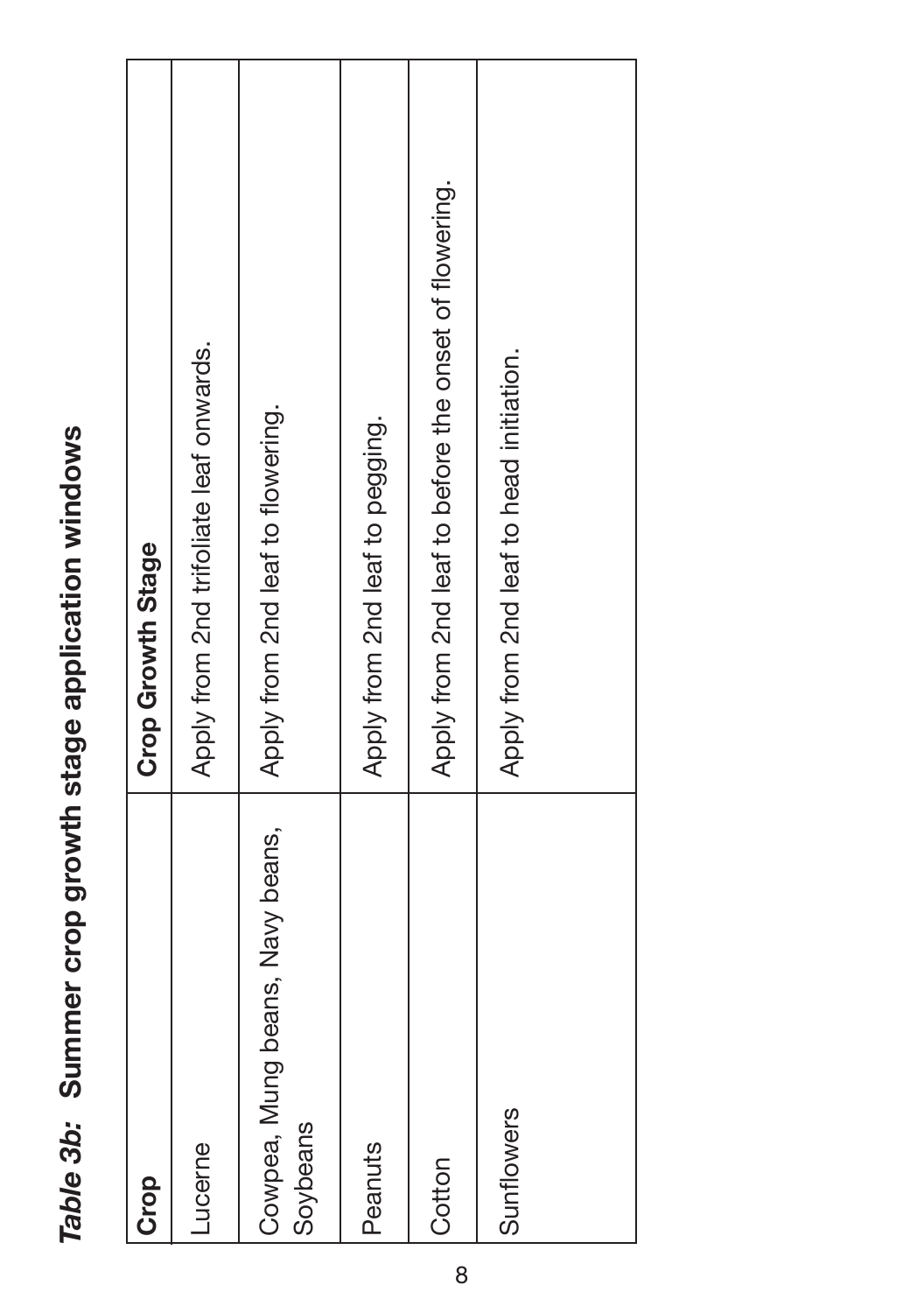Annual and Perennial grasses and Erodium spp. in<br>Orchard, Vine and Plantation crops, Forestry and Pyrethrum. **Orchard, Vine and Plantation crops, Forestry and Pyrethrum.Perennial grasses and** *Erodium* **spp. in** *Table 4:* **Annual and**  Table 4:

| Comments<br>Critical                            | INSTRUCTIONS,<br><b>Wetters Section.</b><br>See GENERAI<br>Spraying Oils  | directed to the base<br>Spray should be               | avoiding contact with<br>of the tree or vine<br>fruit and foliage. | Spot Spray: Use<br>25mL to 50mL/100L<br>these annual grasses<br>of water. Use higher<br>rate on late tillering<br>(Continued below)<br>perennial grasses,<br>Annual Grasses:<br>will be controlled.<br>Where treated in<br>association with<br>mature grasses |
|-------------------------------------------------|---------------------------------------------------------------------------|-------------------------------------------------------|--------------------------------------------------------------------|---------------------------------------------------------------------------------------------------------------------------------------------------------------------------------------------------------------------------------------------------------------|
| With Penatrol<br>Spray Oil <sup>1</sup><br>Rate | 400 to 800<br>mL/ha                                                       | 200mL/ha                                              | 400mL/ha                                                           | 200mL/ha                                                                                                                                                                                                                                                      |
| Growth<br>Stage<br>Weed                         | Established<br>stands                                                     | Vegetative to<br>early tillering                      | Late tillering                                                     | 2 leaf to<br>tillering                                                                                                                                                                                                                                        |
| Controlled<br>Weeds                             | Slender rats tail grass<br>Perennial grasses:<br>Rhodes grass<br>Couch    | Johnson grass<br>Green panic<br>Buffel grass          | Paspalum spp.<br>Setaria spp.<br>Kikuyu                            | Mossman river grass<br>esser canary grass<br>Volunteer cereals<br>Crowsfoot grass<br>Annual rvegrass<br>-iverseed grass<br>Paradoxa grass<br>Annual grasses:<br>Barnyard grass<br>Summer grass<br><b>Brome</b> grass<br>Barley grass<br>Wild oats             |
| Growth<br><b>Stage</b><br>Crop                  | growth<br>stages<br>₹                                                     |                                                       |                                                                    |                                                                                                                                                                                                                                                               |
| Crops                                           | Crops, including:<br>and Plantation<br>Drchard, Vine<br>Avocado<br>Apples | Custard apple<br><b>Slueberry</b><br>Banana<br>Citrus | Grápevines<br>Guava<br>Kiwifruit<br>-elloa                         | Eucalytus spp.<br>itchi (Lychee)<br>Pinus radiata<br>assionfruit<br>ersimmon<br>Stone fruit<br>Rambutan<br>Pineapple<br>Nut trees<br>wed we<br>Forestry:<br>ongan<br>Mango<br>Nashi<br>ear                                                                    |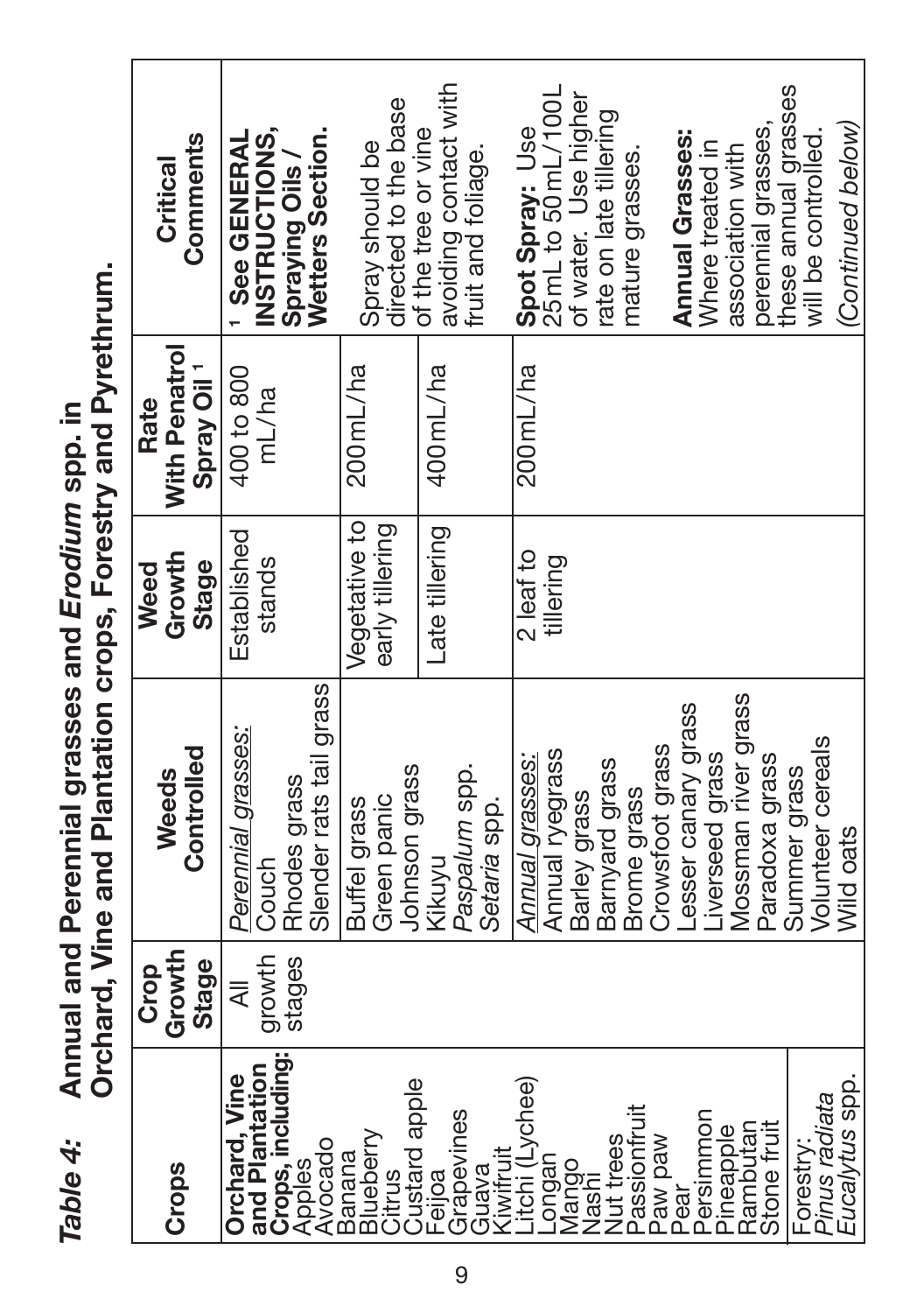| Crops                        | Growth<br><b>Stage</b><br>Crop | Controlled<br>Weeds                                                                               | Growth<br>Stage<br>Weed    | With Penatrol<br>Spray Oil <sup>1</sup><br>Rate | Comments<br>Critical                                                                                                                                                                                       |
|------------------------------|--------------------------------|---------------------------------------------------------------------------------------------------|----------------------------|-------------------------------------------------|------------------------------------------------------------------------------------------------------------------------------------------------------------------------------------------------------------|
| Pinus pineaster<br>Forestry: | stages<br>₹                    | Annual grasses:<br>growth As above                                                                | Vegetative to<br>tillering | 125 to 250<br>mL/ha                             | (Continued from above)<br>increasing the rate as<br>annual grasses apply<br>lowest rate to newly<br>emerged grasses,<br>Forestry: For<br>they develop.                                                     |
| Pyrethrum                    |                                | Volunteer cereals<br>Barnyard grass<br>Erodium spp.<br>Brome grass<br>Barley grass<br>Rope twitch | Vegetative to<br>tillering | 100 to 250<br>mL/ha                             | if either E. cicutarium<br>or E. moschatum are<br>Use 50 to 75 mL/ha<br>apply 75 to 100 mL/<br>ha if the main weed<br>For Erodium spp.,<br>the main weeds.<br>Tasmania only:<br>is E. botrys.<br>Pyrethrum |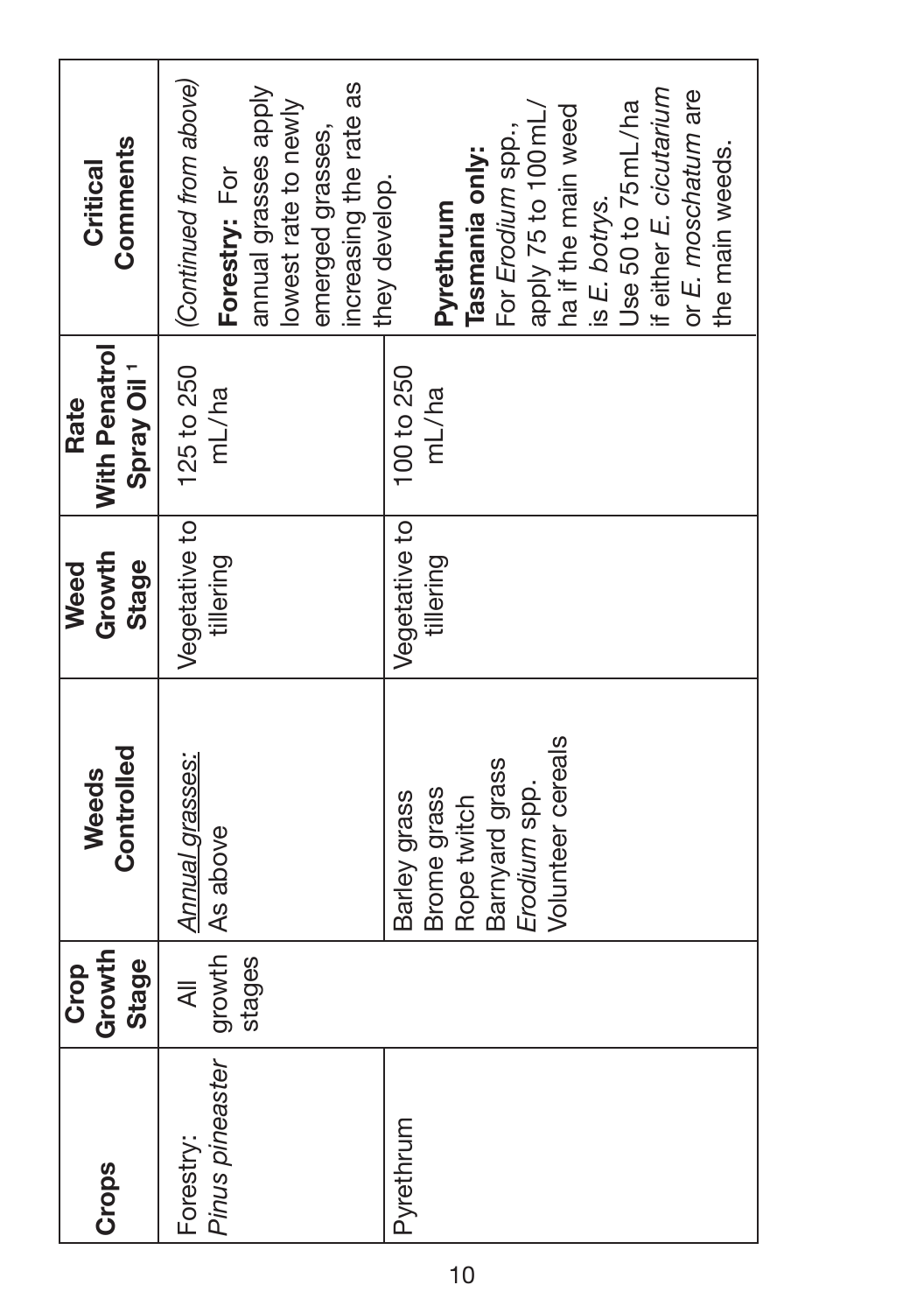| Weeds                                                           | Weed                   | Rate                              |           |                                                                        |
|-----------------------------------------------------------------|------------------------|-----------------------------------|-----------|------------------------------------------------------------------------|
| Controlled                                                      | Growth<br><b>Stage</b> | Halofop 520   Herbicide<br>Choice | Clethodim | <b>Critical Comments</b>                                               |
| FOP/DIM susceptible<br>Annual ryegrass +                        | 2 to 4 leaf            | 25mL/ha                           | 150mL/ha  | Spraying Oils / Wetters Section.<br>See GENERAL INSTRUCTIONS.          |
| Volunteer barley<br>Volunteer wheat                             |                        |                                   |           | Use Penatrol Spray Oil at 500 mL/                                      |
| Brome grass<br>Wild oats                                        | tillering<br>Early     | 38mL/ha                           |           | 150mL/ha 100L or Effectivoil at 1L/100L.                               |
| Barley grass<br>Phalaris                                        |                        |                                   |           | stages as those in Table 1b Winter<br>Apply at the same crop growth    |
| FOP resistant                                                   | 2 to 4 leaf            | 25mL/ha                           | 200 mL/ha | Crops.                                                                 |
| <b>Annual ryegrass +</b><br>Volunteer barley<br>Volunteer wheat |                        |                                   |           | Lentils: Apply up to 7 node-early<br>branching crop growth stage only. |
| Brome grass<br>Wild Oats                                        | tillering<br>Early     | 38mL/ha                           |           | 250 mL/ha   Lupins: Not for Qld.                                       |
| Barley grass<br>Phalaris                                        |                        |                                   |           |                                                                        |
|                                                                 |                        |                                   |           | NOT TO BE USED FOR ANY PURPOSE, OR IN ANY MANNER, CONTRARY TO THIS     |

 **TO BE USED FOR ANY PURPOSE, OR IN ANY MANNER, CONTRARY TO THIS LABEL UNLESS AUTHORISED UNDER APPROPRIATE LEGISLATION UNLESS AUTHORISED UNDER APPROPRIATE LEGISLATION**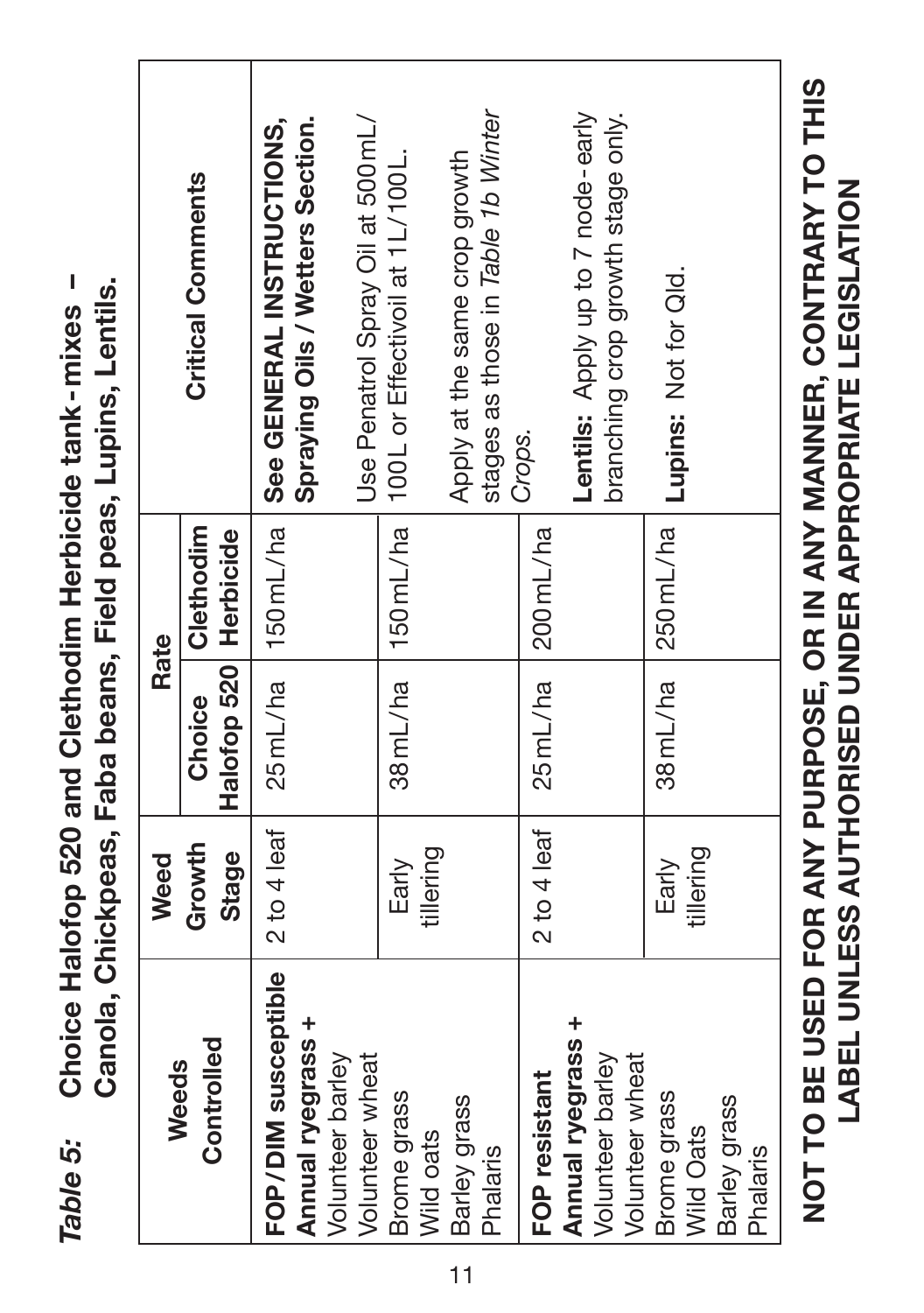# HARVESTING WITHHOLDING PERIODS *HARVESTING WITHHOLDING PERIODS*

NOT REQUIRED WHEN USED AS DIRECTED FOR:NOT REQUIRED WHEN USED AS **REQUIRED WHEN USED AS DIRECTED FOR:NOT REQUIRED WHEN USED AS** DIRECTED FOR: DIRECTED FOR: **DIRECTED**

**Canola, chickpeas, cotton, cowpea, faba beans, field peas, lentils, linola, linseed, lupins, mung beans, navy beans, orchard crops, peanuts, plantation crops, soybeans,**  Canola, chickpeas, cotton, cowpea, faba beans, field peas, lentils, linola, linseed, lupins, mung beans, navy beans, orchard crops, peanuts, plantation crops, soybeans, sunflowers, vetch or vine crops. **sunflowers, vetch or vine crops.**

Medic and Clover seed crops: DO NOT HARVEST FOR: **NOT HARVEST FOR:**

**7 DAYS AFTER APPLICATION Medic and Clover seed crops: 7 DAYS AFTER APPLICATION**

*STOCK FOOD WITHHOLDING PERIODS* STOCK FOOD WITHHOLDING PERIODS

28 DAYS AFTER APPLICATION 21 DAYS AFTER APPLICATION **peanuts, soybeans, sunflowers and vetch: 28 DAYS AFTER APPLICATION Lucerne: 21 DAYS AFTER APPLICATION 7 DAYS AFTER APPLICATION Medic and Clover pasture: 7 DAYS AFTER APPLICATION** DO NOT GRAZE OR CUT FOR STOCK FOOD FOR: **NOT GRAZE OR CUT FOR STOCK FOOD FOR:** peanuts, soybeans, sunflowers and vetch: **linseed, lupins, mung beans, navy beans,**  linseed, lupins, mung beans, navy beans, faba beans, field peas, lentils, linola, Canola, chickpeas, cotton, cowpea, **faba beans, field peas, lentils, linola, Canola, chickpeas, cotton, cowpea,** Medic and Clover pasture: Lucerne:

COTTON GIN TRASH MUST NOT BE FED TO ANIMALS. **COTTON GIN TRASH MUST NOT BE FED TO ANIMALS.**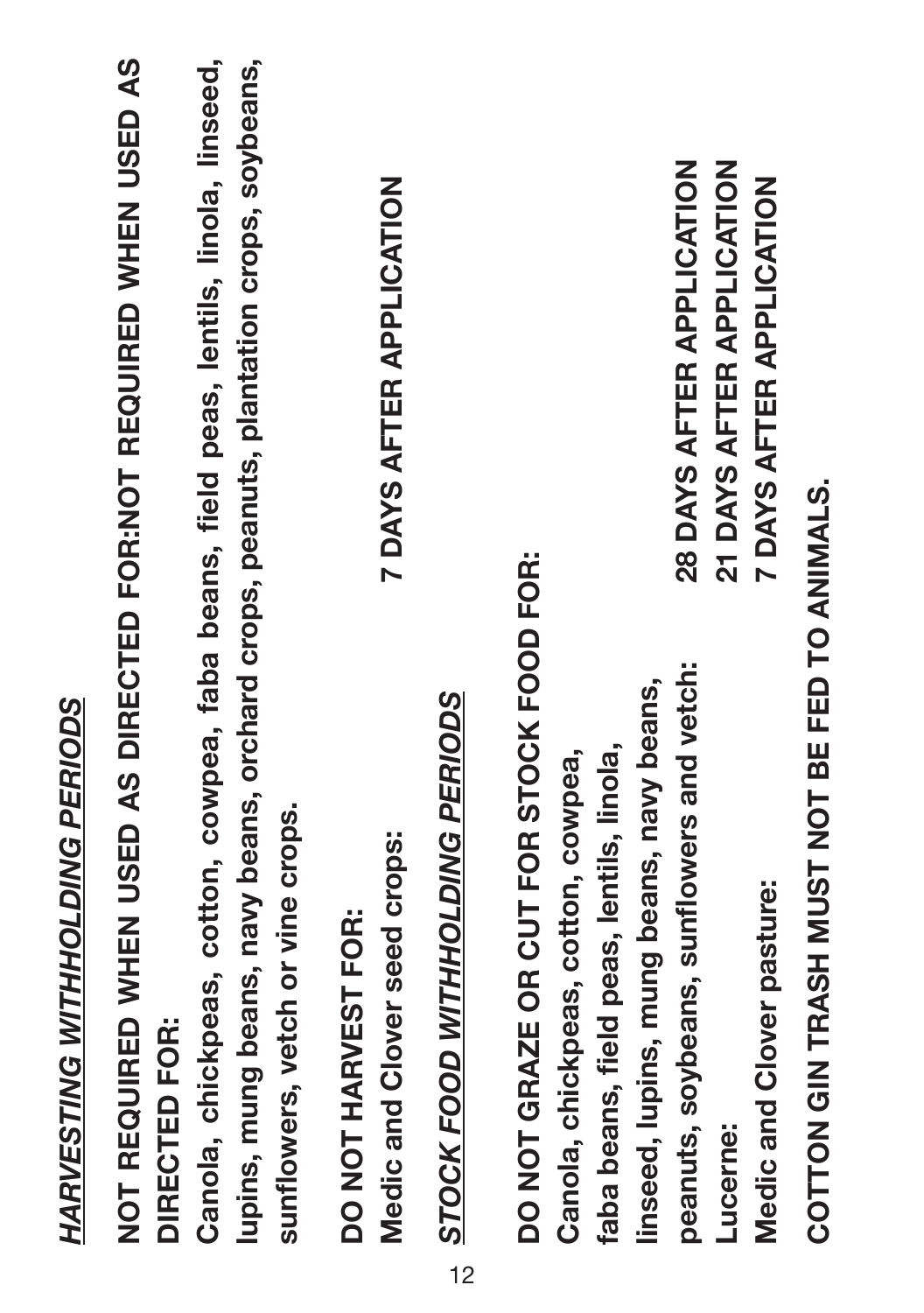#### **GENERAL INSTRUCTIONS**

#### **MIXING**

- Add water to the spray tank to 10cm above the level of agitation and ensure the agitation device is working vigorously. (There must be a minimum of 100L of water in the tank before any pesticide is added.)
- If tank mixing, firstly add any soluble liquid formulations (e.g. Clopyralid 300 Herbicide) and allow agitation for approximately one minute.
- Then add Choice Halofop 520 at the point where agitation is strongest. **(DO NOT add Choice Halofop 520 through a**  strainer or sieve.) Allow further agitation for one minute.
- Half fill the spray tank.
- If using wettable powder or water dispersible granules, or other emulsifiable concentration formulations (e.g. Clopyralid 750WG or Mite-Master, these should be **added after the Choice Halofop 520** to the half-full spray tank ensuring vigorous agitation.
- Finally add Penatrol Spray Oil or approved alternate spraying oil / wetter. *(See section on spraying oils/wetters)* and continue filling the tank to the required volume maintaining agitation at all times.
- Only mix sufficient solution for immediate use. Choice Halofop 520 and any other tank mixes should be applied immediately for best results.

#### **Spraying Oils / Wetters**

**<sup>1</sup> Spraying Oils:** It is essential to add an adjuvant to Choice Halofop 520. Best results will be achieved with Penatrol Spray Oil at 0.5 L/100L of spray solution. Alternatively, other oils plus a non-ionic wetter may also be used. When other crop spraying oils are used, mix at 1.0L/100L *and add a non-ionic wetter (surfactant) at 200mL/100L* of spray solution. **Use of an oil is not always recommended.** See Critical Comments for specific situation recommendations.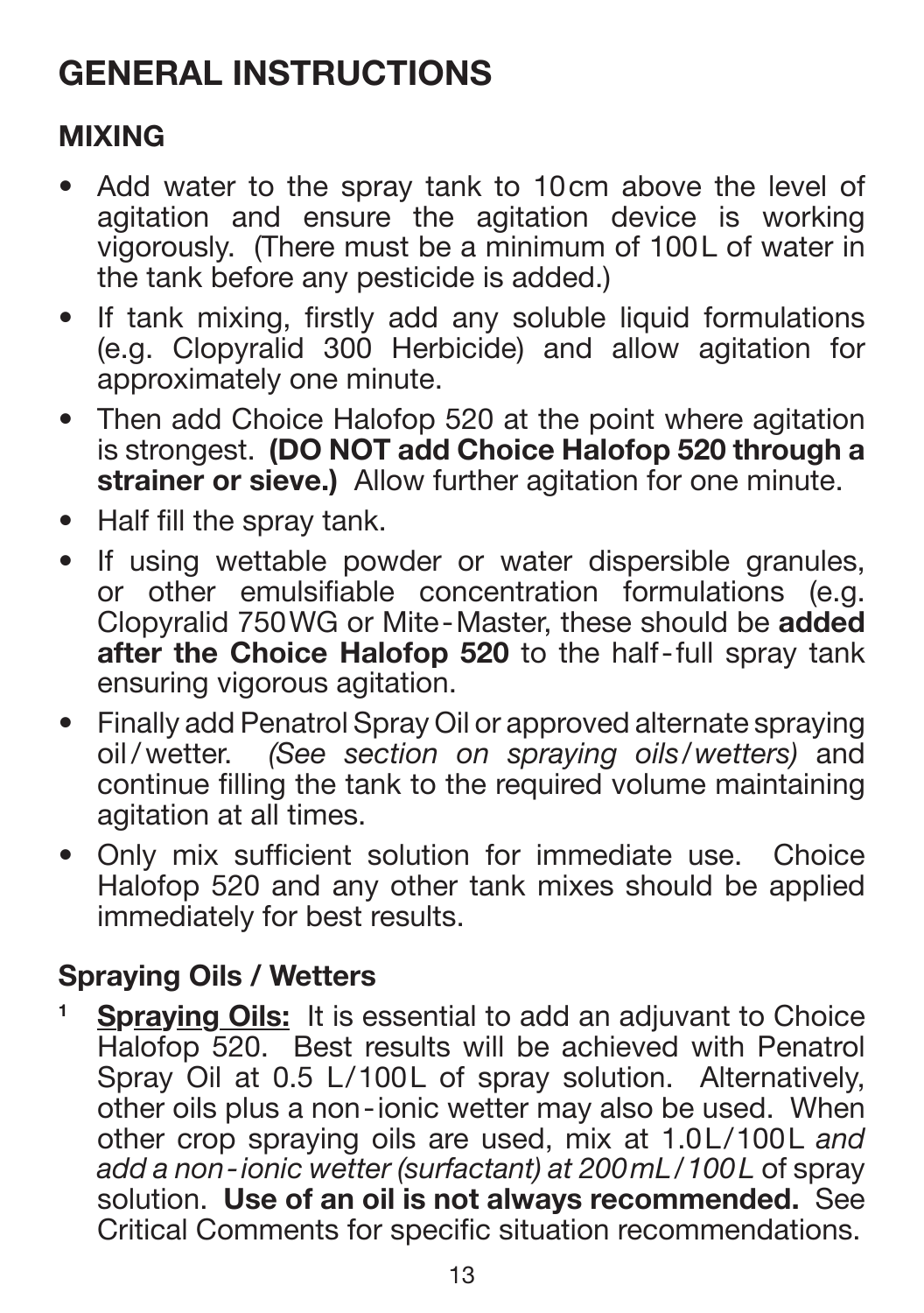**<sup>2</sup> Non-ionic Wetters:** When Penatrol or other oils are not used, a 100% concentrate non-ionic wetting agent such as BS-1000\* at 200mL/100L must be used along with the higher rate of Choice Halofop 520 as specified in the Directions for Use.

Where water volumes of less than 50L/ha are used, **DO NOT** use less than 250mL/ha of Penatrol or 500mL/ha for oils other than Penatrol or less than 100ml /ha of wetter.

#### **CANOLA, LUCERNE, MEDIC AND CLOVER PASTURES AND SEED CROPS:**

When tank mixing Choice Halofop 520 with Clopyralid herbicides (canola only) or Broadstrike (lucerne, clover and medics), use Penatrol Spray Oil with the lower rates of Choice Halofop 520 or a wetting agent with the higher rates of Choice Halofop 520 unless otherwise specified. When mixing Choice Halofop 520 with other broadleaf herbicides on these crops, **DO NOT** use an oil, use a wetter instead.

#### **FIELD PEAS AND CANOLA:**

The oil recommended is Penatrol Spray Oil. Effectivoil is also recommended for use with tank mixtures of Choice Halofop 520 and Clethodim Herbicide.

For canola, Choice Halofop 520 + Clopyralid 750SG + Penatrol Spray Oil are compatible and selective to canola. This tank mixture is also compatible with atrazine or simazine and selective to triazine tolerant canola.

#### **NAVY BEANS, PEANUTS, SOYBEANS:**

When mixing with Blazer or Basagran, **DO NOT** add spraying oil to these mixtures.

**DO NOT** use these tank mixes on cowpea.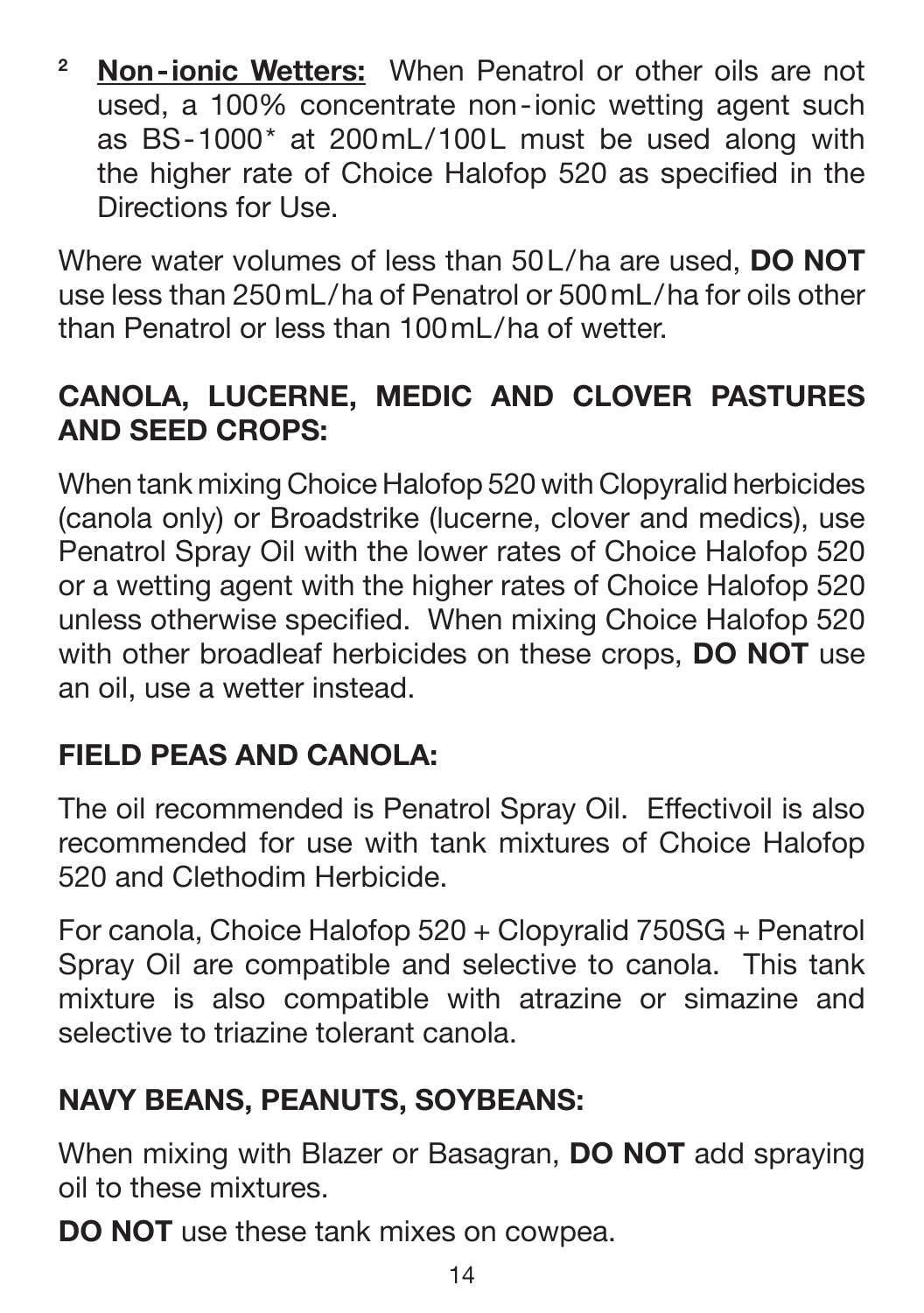#### **Compatibility:**

|                          | <b>Ground use only:</b> Choice Halofop 520 Herbicide can be<br>tank mixed with:                                                                                                                                                                      |
|--------------------------|------------------------------------------------------------------------------------------------------------------------------------------------------------------------------------------------------------------------------------------------------|
| Insecticides: Dimethoate | Endosulfan<br>Chlorpyrifos<br>Mite-Master Insecticide                                                                                                                                                                                                |
| Herbicides:              | Atrazine<br>Basagran<br><b>Blazer</b><br><b>Broadstrike Herbicide</b><br>Clopyralid 300<br>Clopyralid 750SG<br>MCPA ester (LVE) - DO NOT exceed<br>700ml /ha of MCPA I VF<br>Oryzalin<br>Clethodim Herbicide<br>Simazine<br>Fluroxypyr 200 Herbicide |
| Fungicides:              | Dithane DF<br>Dithane Rainshield                                                                                                                                                                                                                     |
| Trace Elements:          | Magnesium Sulphate<br>Zinc Sulphate                                                                                                                                                                                                                  |

Choice Halofop 520 Herbicide is **NOT COMPATIBLE** with 2,4-D or MCPA as sodium or amine salts.

**Aerial Use:** No product, other than a recommended crop oil or wetter, should be mixed with Choice Halofop 520 Herbicide when applied by air, except for addition of Lontrel Forestry Herbicide for use in forestry and Clopyralid 750SG for use in canola only.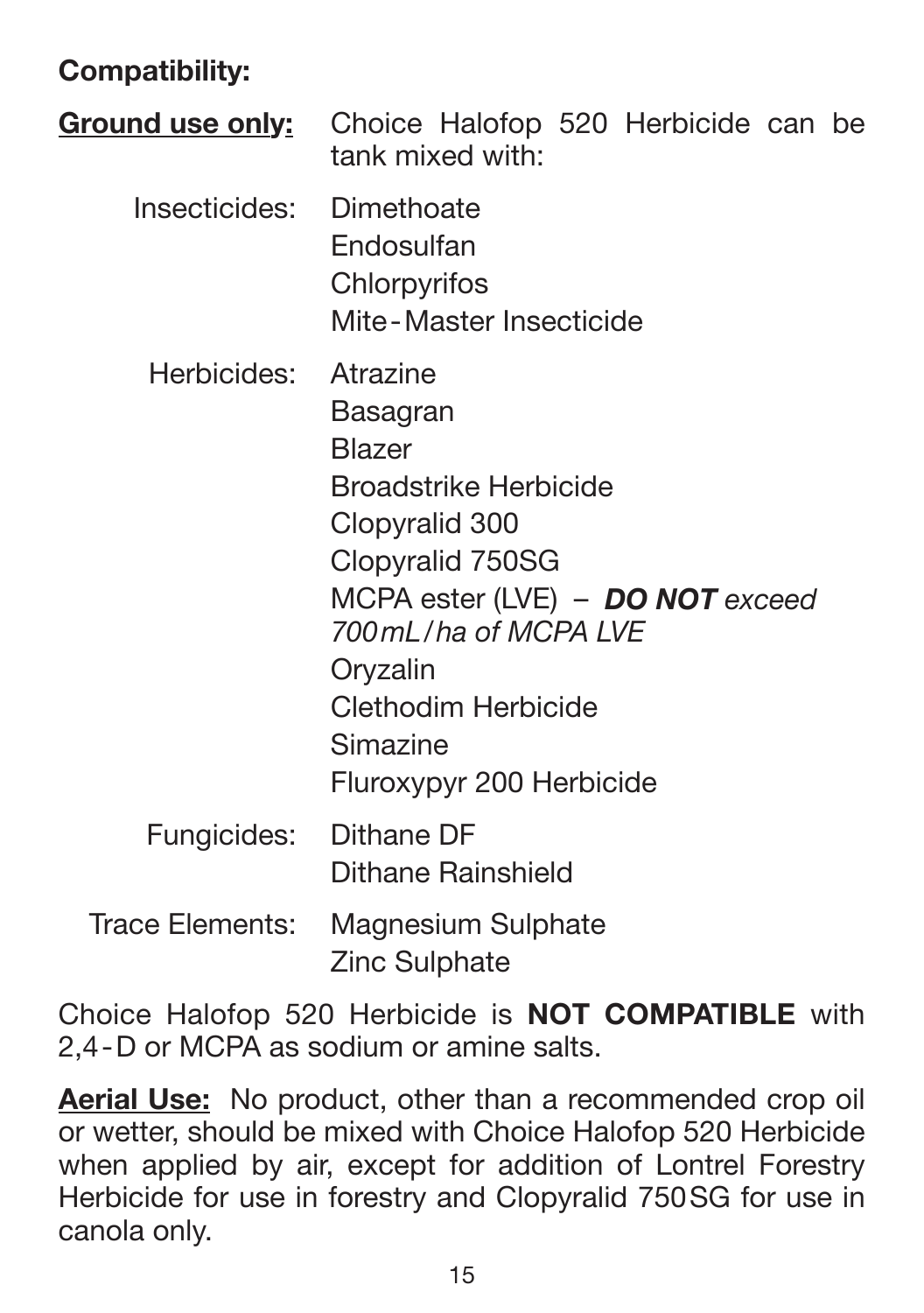#### **Application**

Apply Choice Halofop 520 Herbicide in sufficient water to obtain good coverage. It should be applied by an accurately calibrated ground rig or aircraft delivering droplets with a VMD of 200 to 300 microns.

The following spray volumes are recommended:

| Ground application: | 50 to 150L/ha  |
|---------------------|----------------|
| Aerial application: | 30L/ha minimum |

**Use higher water volumes** in orchards and in dense crops where the weeds may be shielded by the crop canopy.

#### **CLEANING SPRAY EQUIPMENT**

If broadleaf herbicides, particularly sulfonylureas, have been used in the spray equipment at any time prior to Choice Halofop 520, particular care should be taken to follow the directions on the relevant broadleaf herbicide label for equipment cleaning. or damage to susceptible crops may occur.

After using Choice Halofop 520, empty the tank completely and drain the whole system. Thoroughly wash inside the tank using a pressure hose, drain the tank and clean any filters in the tank, pump, line and nozzles.

**To Rinse:** After cleaning the tank as above, quarter fill the tank with clean water and circulate through the pump, lines, hoses and nozzles. Drain and repeat the rinsing procedure twice.

**To Decontaminate:** Before spraying cereals, maize, sorghum or other sensitive crops, wash the tank and rinse the system as above. Then, quarter fill the tank and add an alkali detergent (e.g. Surf, Cold Water SURF Concentrate, DynamoMatic Concentrate, OMO or DRIVE) at 500mL/100L of water or the powder equivalent at 500g/100L of water, and circulate throughout the system for at least fifteen minutes. Drain the whole system. Remove filters and nozzles and clean them separately. Finally flush the system with clean water and allow to drain. Chlorine-based cleaners are not recommended.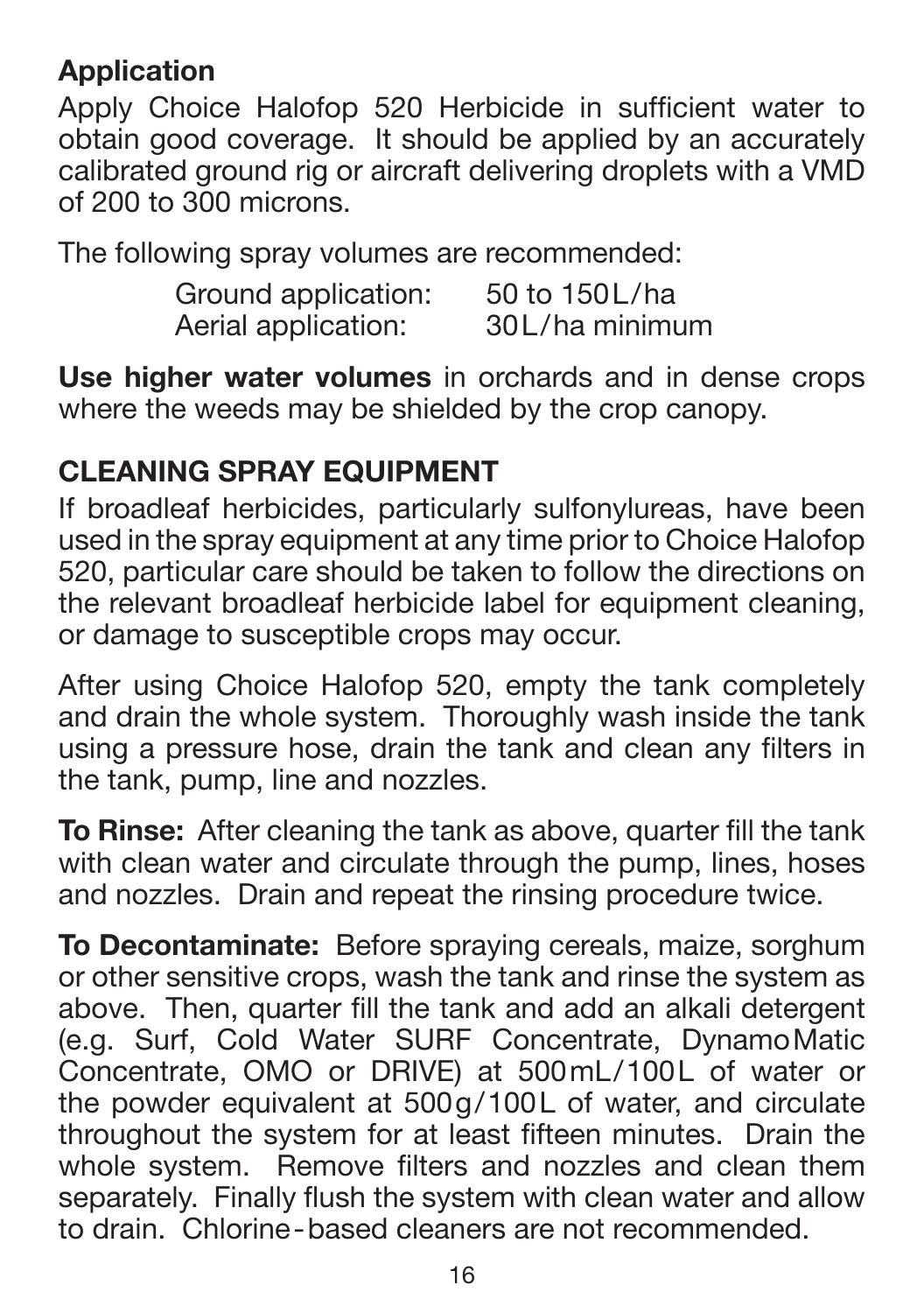**Rinse water should be discharged onto a designated disposal area, or if this is unavailable, onto unused land away from desirable plants and water sources.**

#### **RESISTANT WEEDS WARNING**

GROUP **A** HERBICIDE

Choice Halofop 520 Herbicide is a member of the aryloxyphenoxy propionate group of herbicides. Choice Halofop 520 Herbicide has the acetyl CoA carboxylase inhibitor mode of action. For weed resistance management, Choice Halofop 520 Herbicide is a Group A Herbicide.

Some naturally-occurring weed biotypes resistant to Choice Halofop 520 Herbicide and other inhibitors of acetyl CoA carboxylase herbicides may exist through normal genetic variability in any weed population. The resistant individuals can eventually dominate the weed population if these herbicides are used repeatedly. These resistant weeds will not be controlled by Choice Halofop 520 Herbicide or other inhibitors of acetyl CoA carboxylase.

Since the occurrence of resistant weeds is difficult to detect prior to use, Grow Choice Pty Ltd accepts no liability for any losses that may result from the failure of this product to control resistant weeds.

Strategies to minimize the risk of herbicide resistance are available. Contact your farm chemical supplier, consultant, local Department of Agriculture, or Grow Choice representative.

#### **PROTECTION OF CROPS, NATIVE AND OTHER NON-TARGET PLANTS**

• Choice Halofop 520 Herbicide damages cereals and grasses.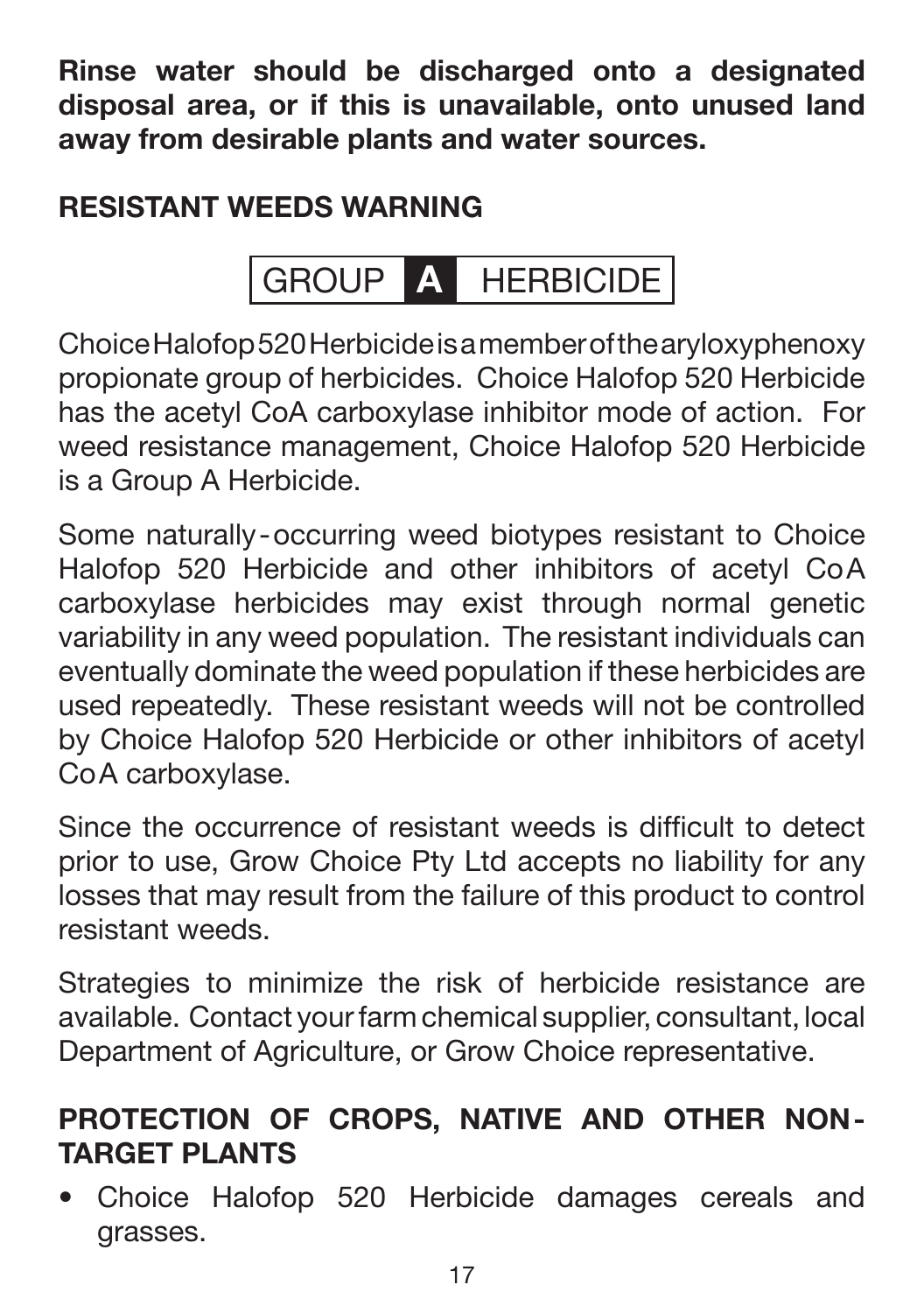- **DO NOT** apply under weather conditions, or from spraying equipment, that may cause spray to drift onto nearby susceptible plants / crops, cropping lands or pastures.
- Cereal crops or grasses planted within twelve (12) weeks of application may be damaged by the residual effects of Choice Halofop 520 Herbicide, particularly on light and red soils.

#### **PROTECTION OF LIVESTOCK**

**DO NOT** graze or cut treated crops for stock food except as specified under withholding periods.

#### **PROTECTION OF WILDLIFE, FISH, CRUSTACEANS AND ENVIRONMENT**

- Choice Halofop 520 Herbicide is toxic to fish.
- **DO NOT** contaminate streams, rivers or waterways with the chemical or used container.

#### **STORAGE AND DISPOSAL**

- Store in the closed, original container in a cool, well ventilated area. **DO NOT** store for prolonged periods in direct sunlight.
- **DO NOT** store near feedstuffs, fertilisers or seeds.
- Triple or preferably pressure rinse containers before disposal. Add rinsings to spray tank. **DO NOT** dispose of undiluted chemicals on site. If recycling, replace cap and return clean containers to recycler or designated collection point.
- If not recycling, break, crush or puncture and bury empty containers in a local authority landfill. If no landfill is available, bury the containers below 500mm in a disposal pit specifically marked and set up for this purpose, clear of waterways, desirable vegetation and tree roots. Empty containers and product should not be burnt.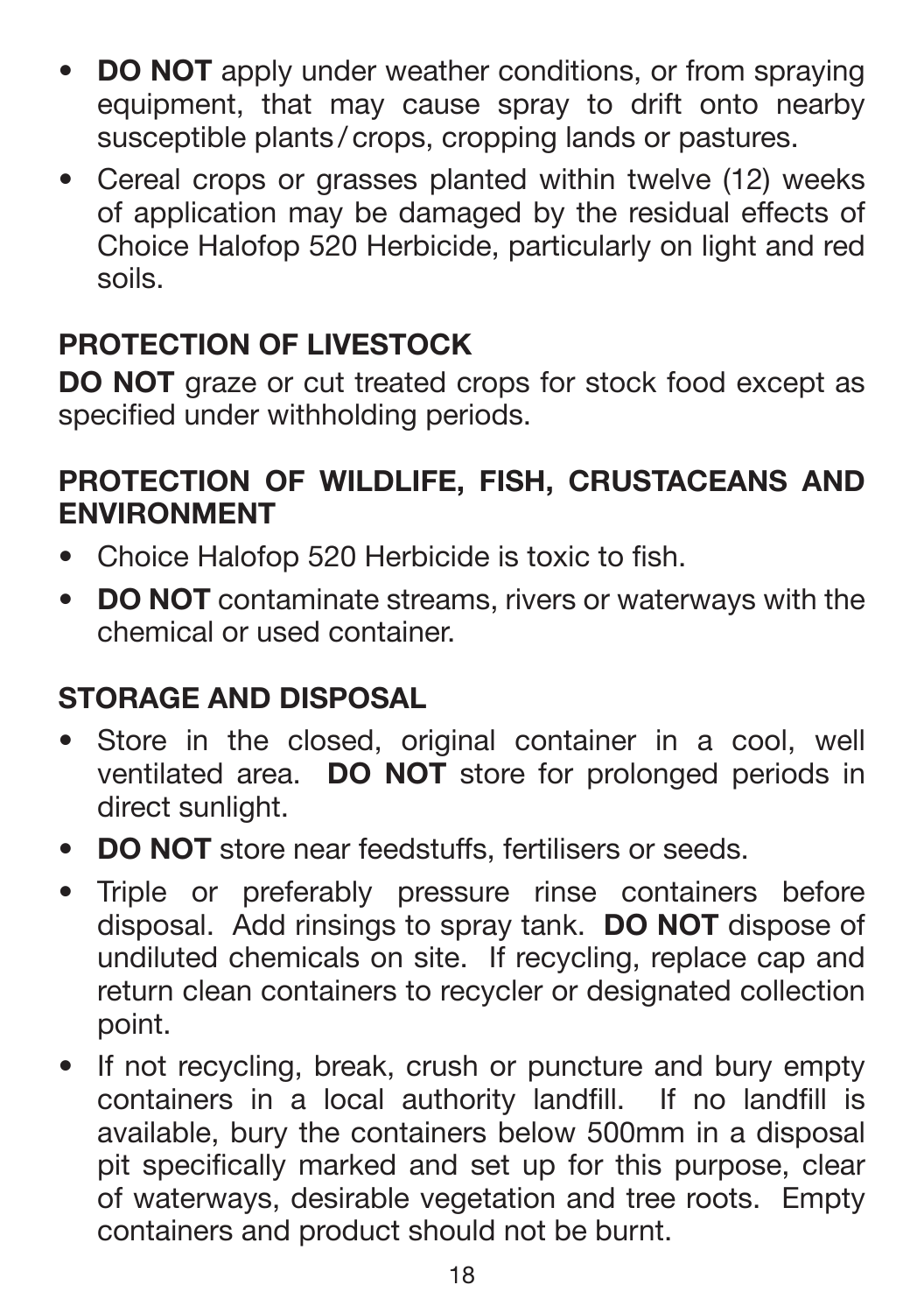#### **SMALL SPILL MANAGEMENT**

Wear protective equipment (See **SAFETY DIRECTIONS**). Apply absorbent material such as earth, sand, clay granules or cat litter to the spill. When absorption is complete, sweep up material and contain in a refuse vessel for disposal (see **STORAGE AND DISPOSAL** section). If necessary, wash the spill area with an alkali detergent and water and absorb the wash liquid for disposal as described above.

#### **SAFETY DIRECTIONS**

Harmful if swallowed. Will irritate the eyes and skin. Avoid contact with eyes and skin.

When opening the container, preparing the spray and using the prepared spray, wear cotton overalls buttoned to the neck and wrist and a washable hat, elbow-length PVC gloves, and face shield or goggles.

After each day's use, wash gloves, face shield or goggles and contaminated clothing. Wash hands after use.

#### **FIRST AID**

If poisoning occurs, contact a doctor or Poisons Information Centre (Phone Australia: 13 11 26).

If in eyes, hold eyes open, flood with water for at least 15 minutes and see a doctor.

#### **MATERIAL SAFETY DATA SHEET**

For further information, refer to the Material Safety Data Sheet (MSDS) which is available from the supplier.

#### **NOTICE TO BUYER**

Grow Choice Pty. Ltd. will not be held liable for any loss, injury or damage, indirect or consequential, arising from the sale, supply, use or application of this product. The product is not to be used for any purpose or in any way contrary to label instructions.